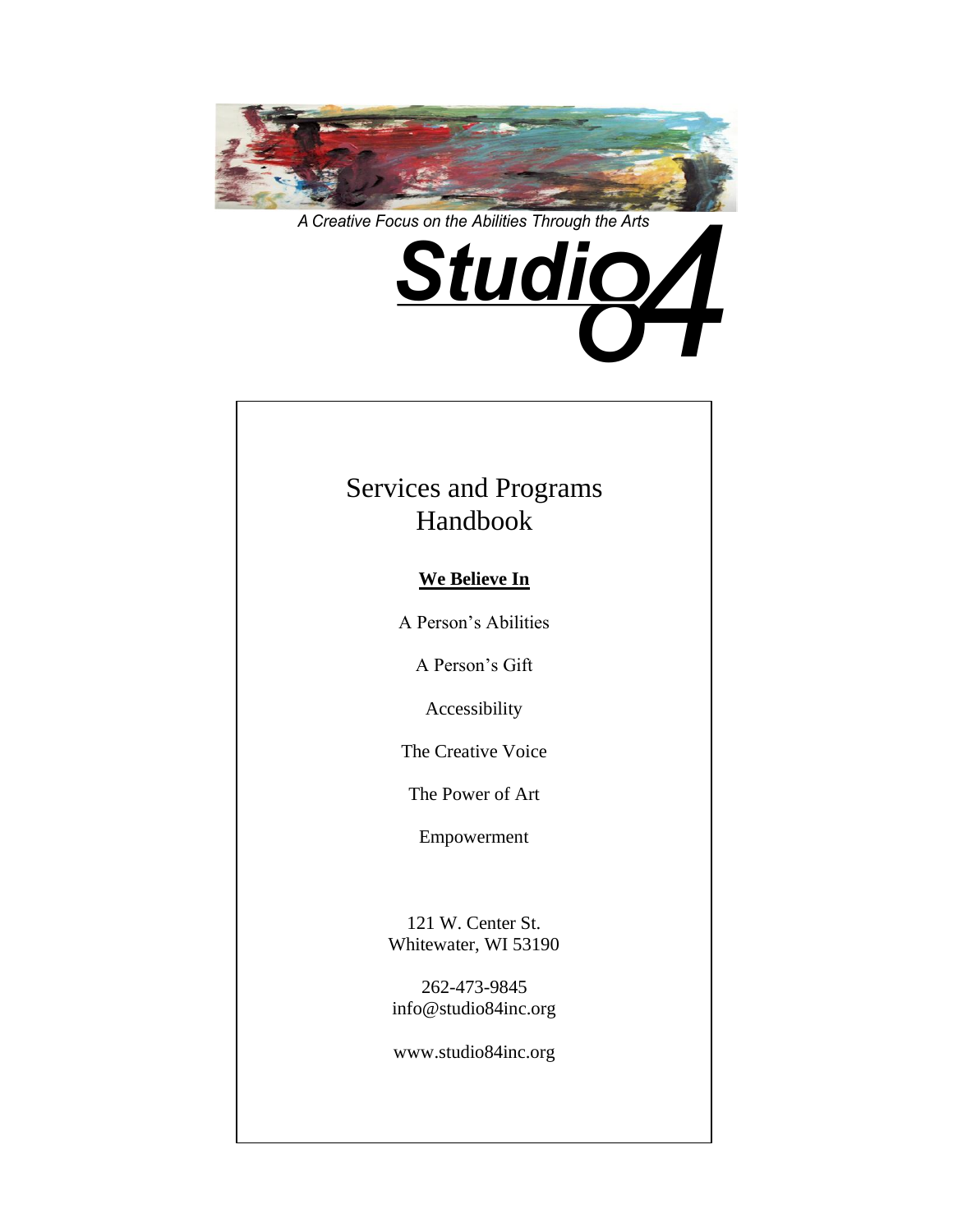### **TABLE OF CONTENTS**

# Mission Vision

A Creative Focus on the Abilities through the Arts

Studio 84 will provide fully accessible opportunities in the arts to enrich people's lives by focusing on the strengths and abilities of the individual, by encouraging the creative voice with self-directed activities, thus, inspiring self-worth, pride, confidence and acceptance.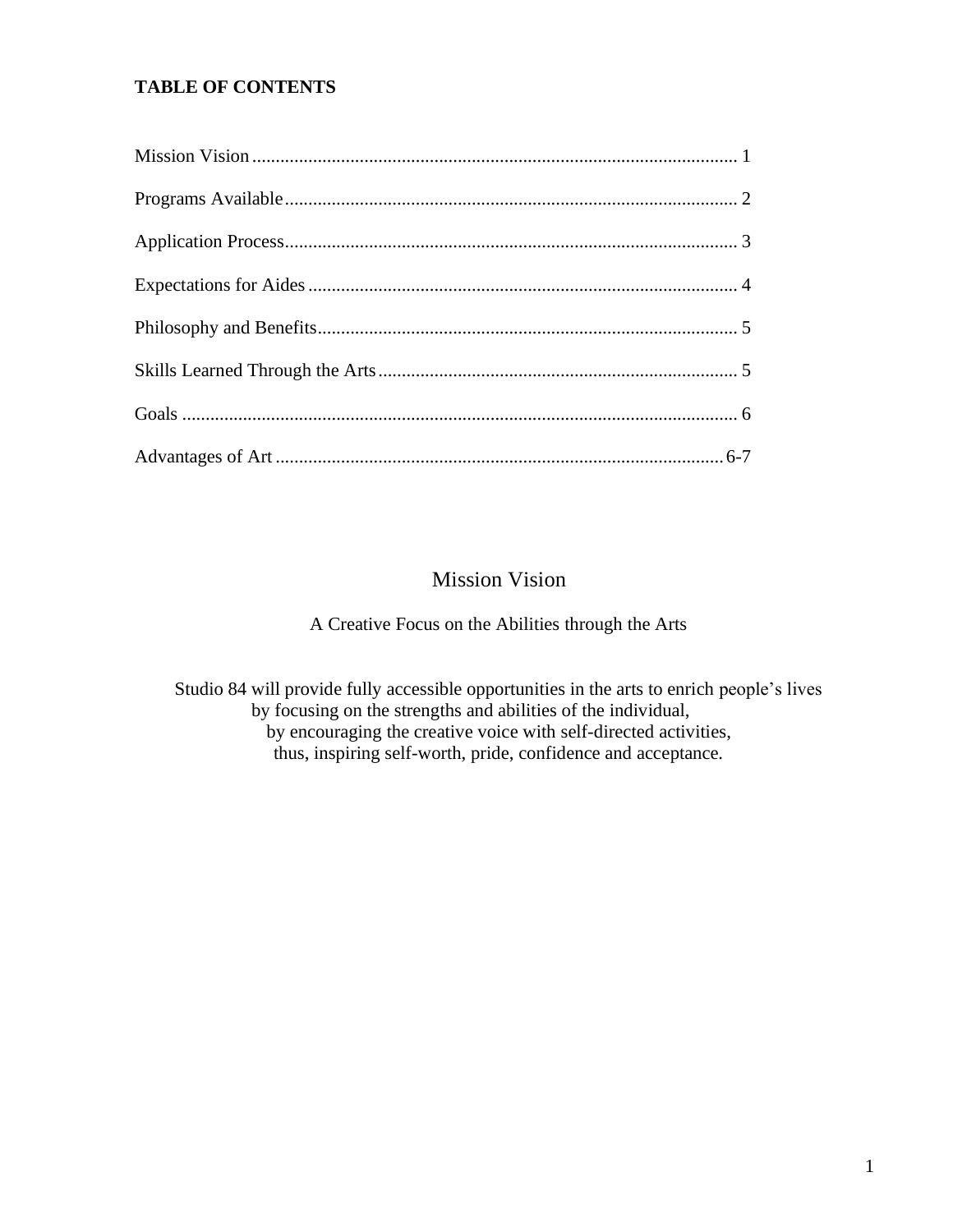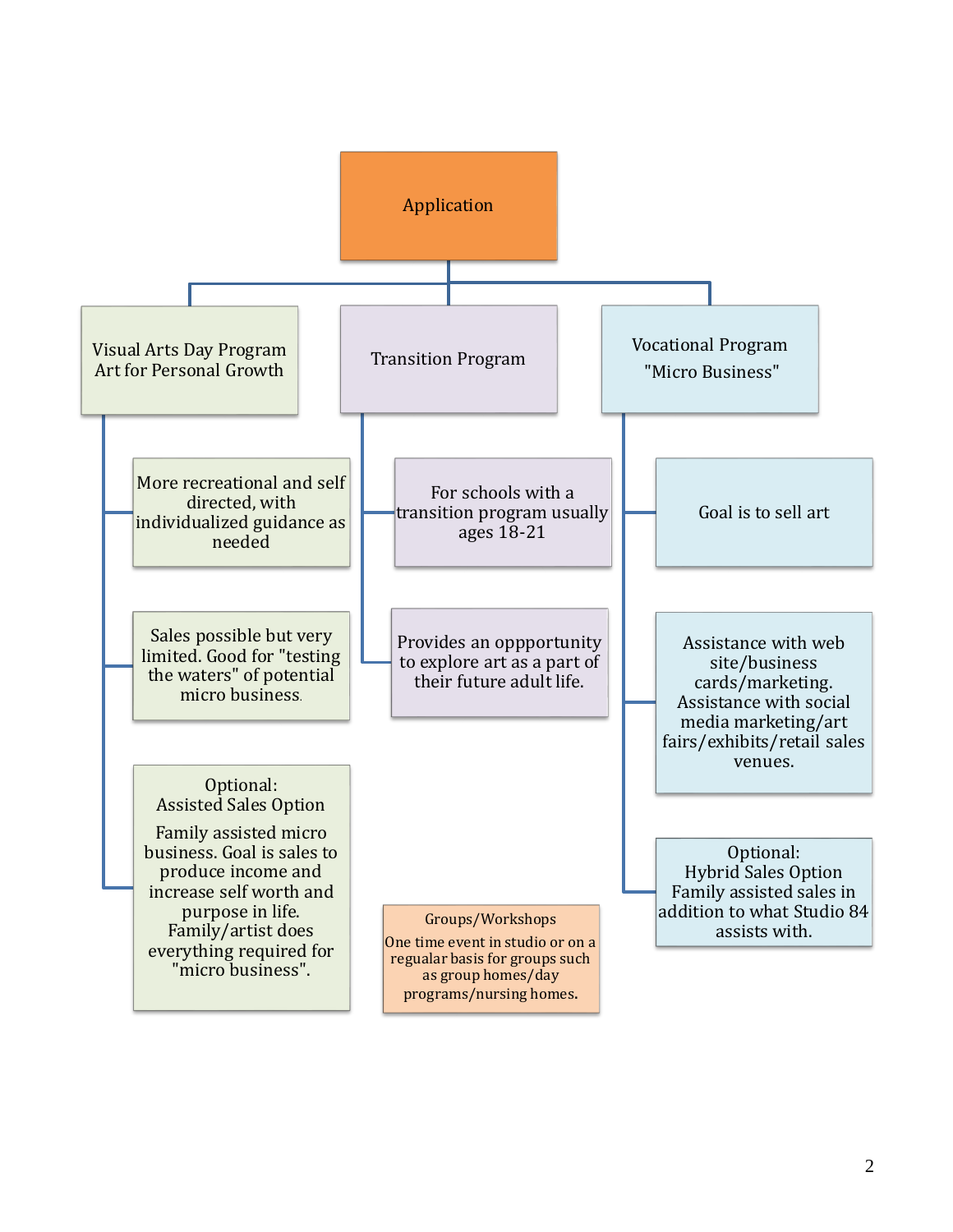### **Application Process:**

- **1.** *Schedule a time for us to meet with the artist. This will help us determine the best day and time for scheduling and determine our staff/volunteer needs depending on needs of artist***.** *A brief interview will be held with the artist.*
- 2. Fill out and return application form after initial visit.
- 3. Staff will go thru several options available to artist depending on what is selected on application.
- 4. Arrange for funding with whatever funding sources the artist uses
- 5. Payment of fees
	- a. Fees are based on needs of artist after an assessment
	- b. We will invoice any funding source if required
	- c. We invoice once a month for hours attended that month. It is a per hour fee.
- 6. Schedule a time for artist to attend
	- a. This must be prearranged to suit our schedule of classes/artists because some classes/artists require more intensive assistance

## **Important:**

- Please call when artist is unable to make it that day—this helps us with our scheduling of staff and volunteers.
- Do not drop in and expect to receive services outside scheduled time
	- o Staff may already have a full class at that time
	- o Staff may not be available—we may be in a scheduled meeting or out getting supplies.
- Do not leave class early except for those serious emergencies.
	- o We do not prorate the time.
	- o Leaving early and unexpectedly interrupts the artist's learning.
- Please make sure artist is picked up on time. We will continue to charge in 15 mins increments if ride is late, as our staff still needs to be there and artist is in our care until they are picked up. Also note that sometimes our staff has personal appointments after their work day and a ride being 15- 30 mins late can cause them to be late or miss to their appointments too.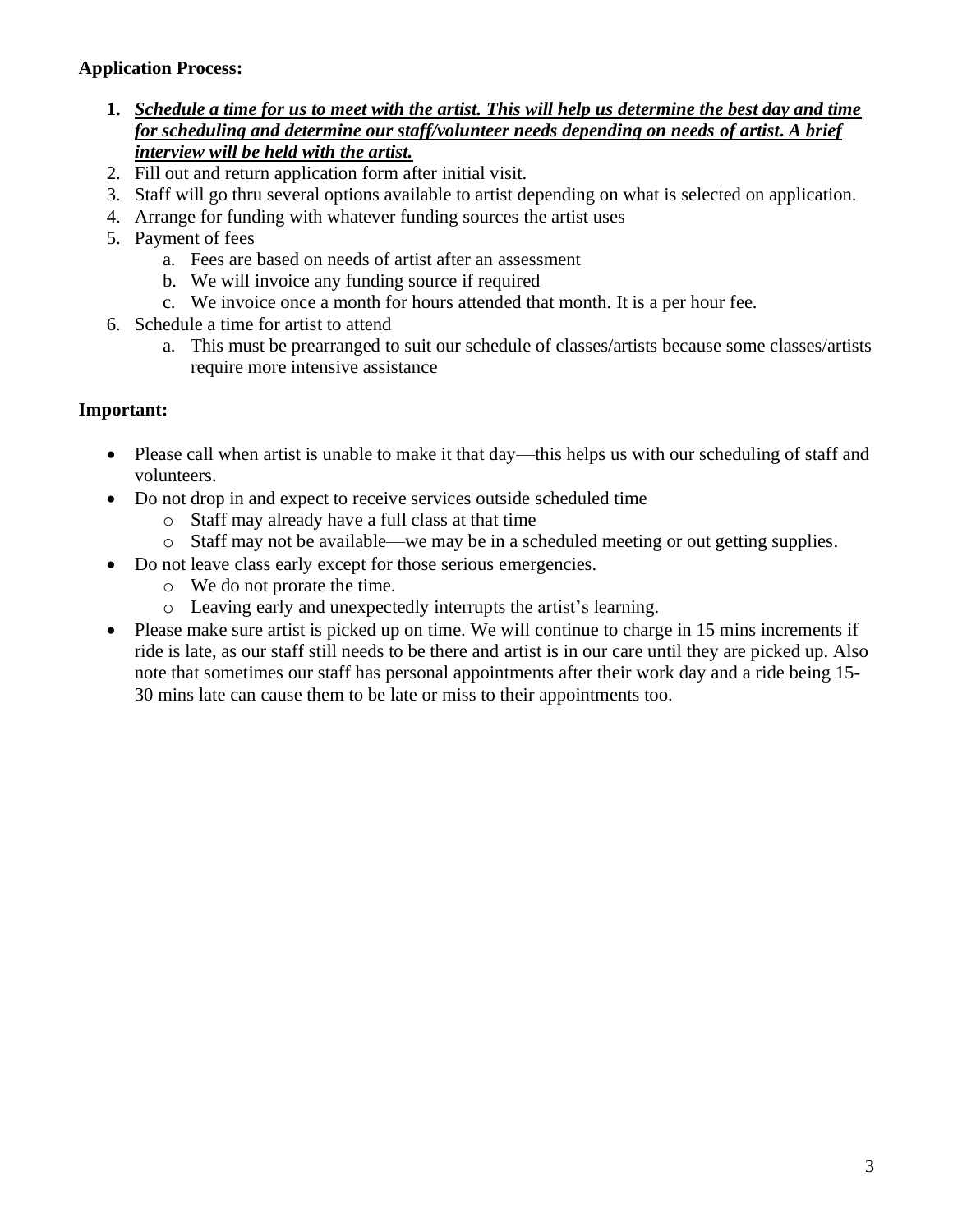#### **Expectations for Aides/Families**

*For those who stay with the artist at Studio 84 We have a zero-tolerance policy regarding these expectations.*

- 1. Please sit and relax, bring a book, read a magazine.
- 2. Do not sit right next to artist while they are making art.
- 3. Aide should not interfere with artist and teacher unless there is a severe behavior problem
	- a. Hovering over, standing or sitting next to them reduces our goal of allowing artist to be as independent as possible in their creative process.
- 4. Do not constantly talk to them, they are busy in their heads with creative happenings. It can be disruptive to them.
	- a. As their mentors, staff is very cautious of this too, so don't expect staff to be always talking with them.
	- b. Many times staff may not even talk to them…. our staff understands the creative process and that often requires self/inner reflection—staff knows when to step in to assist. Please do not interfere with that process and relationship.
- 5. Do not expect artist to be 100% focused and doing something 100% of the time. It's a natural part of the process to stop and look or to think, or even to move onto something else. They need to do this at their own pace.
- 6. Do not be constantly talking with staff, as they need to be alert to needs of your client, not to the needs of you.
- 7. Do not give suggestions as to what they should or shouldn't be doing. You are not their mentor, our staff is. Please leave that job to our staff.
- 8. If your client has a high tendency towards harmful and very disruptive behavior then certainly as you sit, have one eye or ear open to that potential. But for the most part, please let our staff deal with the small stuff once they step into the door.
- 9. Do not scrutinize or criticize their work and don't ever ask… "what is it?" A more appropriate comment is… "tell me about the picture"
- 10. Artists do not have to ask for things, so don't expect them to do so. Everything in the art room is for their use. We try to achieve the highest level of independence possible with them. Our staff will do the watching for the occasional attempt to use someone else's art work, so leave that job to us.
- 11. In other words, your job is to sit down relax and leave the rest to our staff.
- 12. We also expect to be emailed or called when artist is going to miss their scheduled time so we can better plan our day.
- 13. Artist should leave personal items at home (no music equipment, games, computers etc.)
	- a. They are here for art experiences and these items are a major distraction.

Staff will speak to the aid/caregiver who has violated these expectations only once to correct the situation. If it happens again, staff will contact their supervisor and request a new aide to attend or the aid wait in the car. If this cannot be corrected through these methods the aid/caregiver risks the dismissal of their client.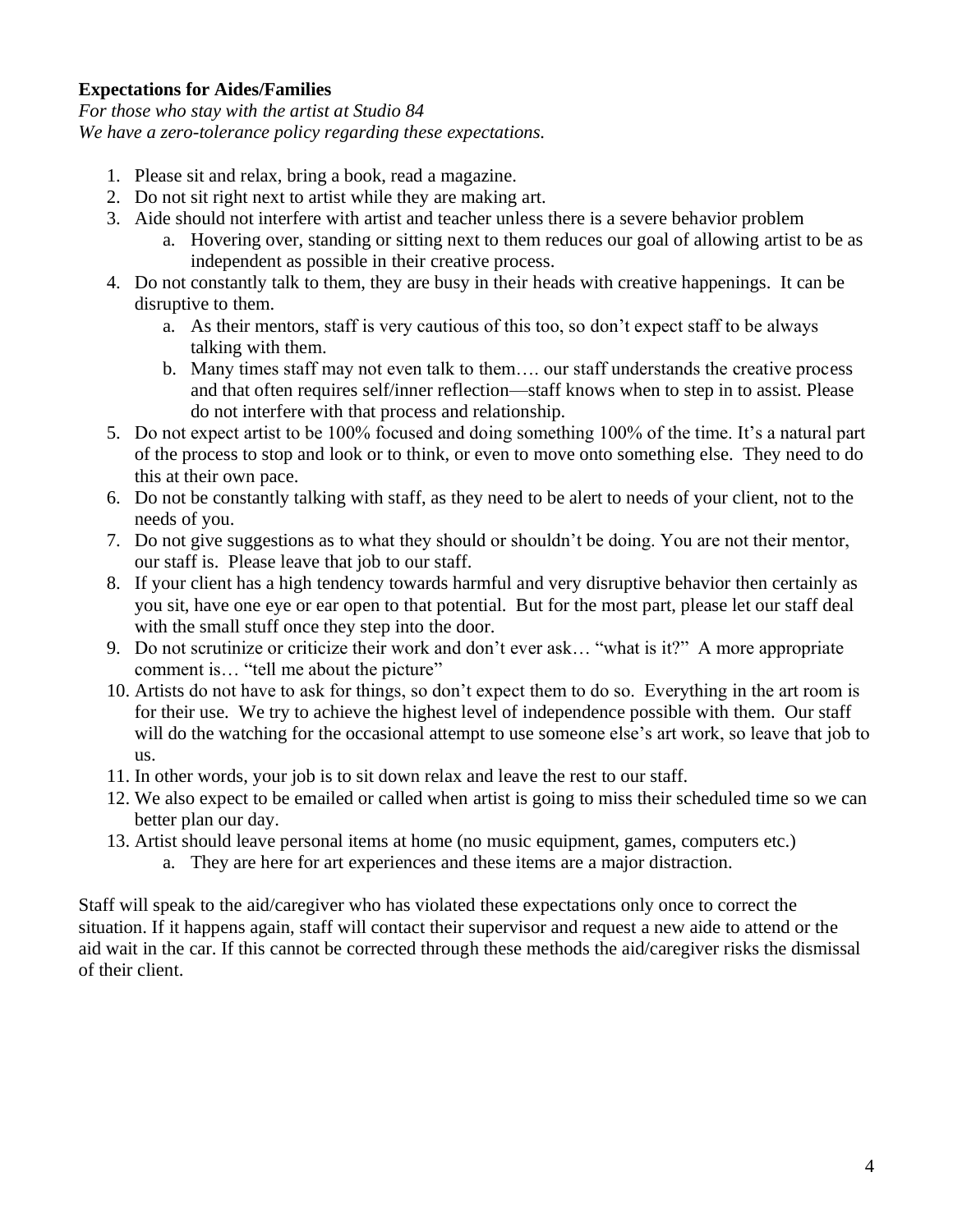#### **Philosophy and Benefits**

Our philosophy is to provide open exploration of any medium chosen by the artist with individualized guidance.

By looking closely at each artist's abilities and skill level, individual instruction is provided. Whatever challenges they may bring with them a creative solution will be sought to nurture their inner creative needs and provide every opportunity for success. Artists are challenged and encouraged to grow at their own pace.

- Enhances self-image and self-esteem.
- Change identity from "disabled person" to "creative artist".
- Encourages decision-making and independence.
- Establishes or preserves sense of identity.
- Counteracts social isolation.
- Improves communication skills.
- Improves motor coordination and manual dexterity.
- Provides alternative for unacceptable behavior.
- Improves academic scores.

#### **Skills Learned Through the Arts**

For many, art may seem like a frivolous recreational activity that is easily tossed to the sidelines. For our staff it is not. For you or your client it is not

The experiences at Studio 84 teaches students not only creativity but also the following:

| Daily Living Skills                                                           |
|-------------------------------------------------------------------------------|
| cleaning up your messes                                                       |
| taking responsibility for your work                                           |
| independent thinking                                                          |
| <b>Health and Wellness</b>                                                    |
| keeps your mind active                                                        |
| thinking independently                                                        |
| curiosity about new ideas                                                     |
| good meditative states are often achieved while working in the arts           |
| self-esteem and confidence are increased                                      |
| Therapy OT/PT                                                                 |
| uses large and small muscles                                                  |
| eye hand coordination.                                                        |
| <b>Multisensory Stimulation</b>                                               |
| use of various materials while creating art                                   |
| <b>Community Inclusion</b>                                                    |
| create art alongside other artists with and without disabilities              |
| conversations with visitors                                                   |
| talking to others about their art during a public reception.                  |
| <b>Interpersonal Co-worker Relations</b>                                      |
| work with interns                                                             |
| volunteers                                                                    |
| other artists                                                                 |
| <b>Cultural Diversity</b>                                                     |
| introduces culture via the arts                                               |
| <b>Task Orientation Development</b>                                           |
| completion of artwork                                                         |
| cleaning up messes, getting materials out independently                       |
| decision making regarding what materials and what type of art to create       |
| learning to get inspired from others work and from life experiences or photos |
|                                                                               |